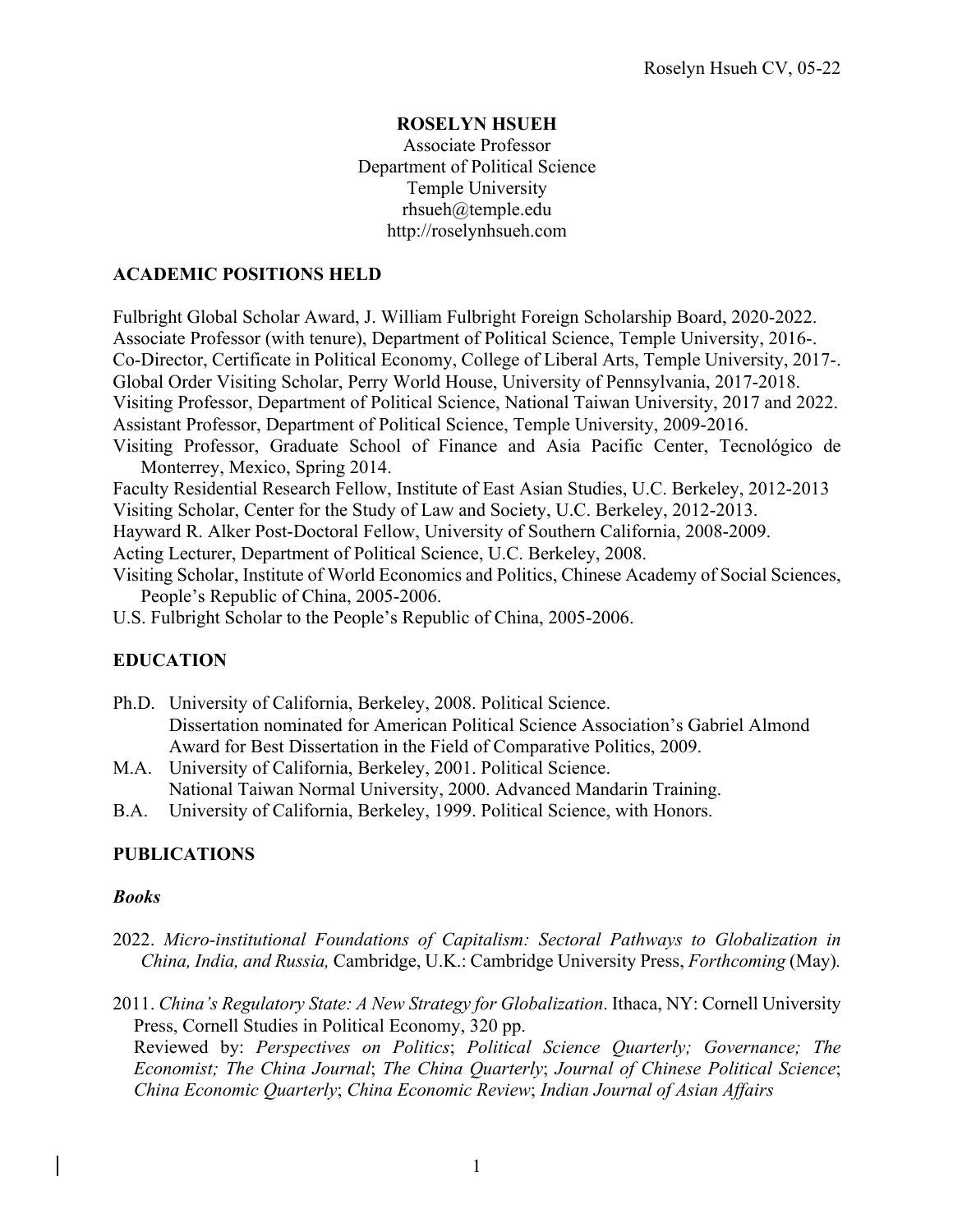### *Peer-Reviewed Journal Articles*

- 2020. "Synergies of Comparative Area Studies: Theory Development, New Inquires, and Community," in symposium, "Comparative Area Studies: Methodological Rationales and Cross-Regional Applications," in *Qualitative and Multi-Method Research Newsletter* 17-18:1 (Spring).
- 2016. "State Capitalism, Chinese-Style: Strategic Value of Sectors, Sectoral Characteristics, and Globalization," *Governance* 29:1 (January), pp. 85-102.
- 2015. "Nations or Sectors in the Age of Globalization: China's Policy Toward Foreign Direct Investment in Telecommunications," *Review of Policy Research* 32:6 (November), pp. 627- 648.
- 2014. "Fieldwork in Political Science: Encountering Challenges and Crafting Solutions," coauthored and co-edited symposium (with Francesca Refsum Jensenius and Akasemi Newsome), *PS: Political Science and Politics* 47:2 (April), pp. 391-417.

2016. Selected as the only complete symposium published in "Virtual Issue: Navigating the Profession: Sage Advice from the Pages of PS," *PS: Political Science and Politics 49* S1.

2018. Full symposium published in the book *Navigating Political Science*. Washington, D.C.: American Political Science Association.

2012. "China and India in the Age of Globalization: Sectoral Variation in Post-Liberalization Reregulation," *Comparative Political Studies* 45:1 (January), pp. 32-62.

### *Peer-Reviewed Book Chapters*

- 2016. "Strategic and Nonstrategic Sectors," in *State and Market in Contemporary China: Toward the 13th 5-Year Plan*, edited by Scott Kennedy. A Report of *CSIS Freeman Chair in China Studies.* Washington, D.C.: Center for Strategic and International Studies and Lanham: Rowman & Littlefield.
- 2013. "Institutional Development and the Regulatory State in the South," *The Rise of the Regulatory State of the South: Infrastructure and Development in Emerging Economies*, edited by Navroz K. Dubash and Bronwen Morgan. Law and Global Governance Series*.* Oxford, U.K.: Oxford University Press.
- 2006. "Who Rules the International Economy? Taiwan's Daunting Attempts at Bilateralism," *Bilateral Trade Arrangements in the Asia Pacific: Origins, Evolution and Implication,* edited by Vinod Aggarwal and Shujiro Urata. New York, NY: Routledge.

# *Invited Publications*

- 2021. "Why China May Not Bail Out Evergrande," *Foreign Policy*, November 1.
- 2020. "Standing her ground on foreign policy," in *The Hillary Effect: Perspectives on Clinton's Legacy,* edited by Ivy A. M. Cargile, Denise S. Davis, Jennifer L. Merolla, and Rachel VanSickle-Ward. London: Bloomsbury Publishing.
- 2016. Written Report, China's Shifting Economic Realities and Implications for the United States, U.S.-China Economic and Security Review Commission, United States Congress (February).
- 2014. "Taiwan's Treaty Trouble," *Foreign Affairs* (June).
- 2012. Written Report, China's State-Owned and State-Controlled Enterprises, U.S.-China Economic and Security Review Commission (USCC), United States Congress (February).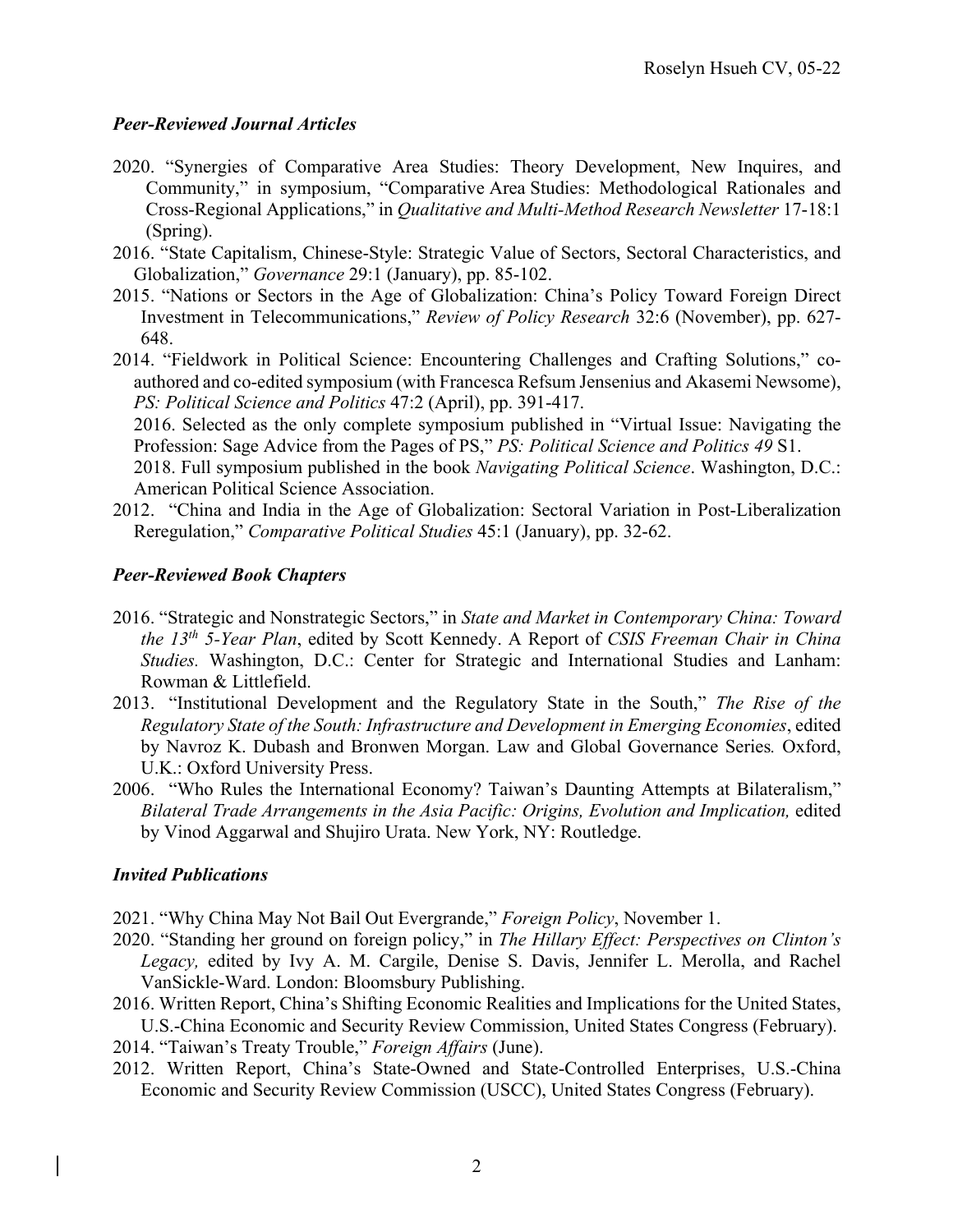#### *Published Research Reports*

- 2014. "Nanotechnology in a Globalized World: Strategic Assessments of Emerging Technology," with Anne Clunan, Kirsten Rodine Hardy, Margaret Kosal, and Ian McManus. *PASCC Report Number 2014006*, Department of Defense/Naval Postgraduate School Project on Advanced Systems and Concepts for Countering Weapons of Mass Destruction (PASCC).
- 2004. "Mobilization of Civil Society in Taiwan's Path to Democratization: The Case of the Presbyterian Church in Taiwan," *DSC Conference Acquisitions of the British Library.* Wetherby, U.K.

#### *Book Reviews*

- 2020. Review of Selina Ho, *Thirsty Cities: Social Contracts and Public Goods Provision in China and India* (Cambridge University Press, 2019), *Political Science Quarterly* 135:3.
- 2020. Review of Yongnian Zheng and Yanjie Huang*, Market in State: The Political Economy of Domination in China* (Cambridge University Press, 2018)*, Pacific Affairs* 93:2 (June).
- 2019. Review of Yi-min Lin, *Dancing with the Devil: The Political Economy of Privatization in China* (Oxford University Press, 2017), *The China Journal* 82:1 (July).
- 2015. Review of David H. Shinn and Joshua Eisenman's *China and Africa: A Century of Engagement* (Philadelphia: University of Pennsylvania Press, 2012), *The China Journal* 73.
- 2012. "China's Development Strategy and the Global Financial Crisis," review of Justin Yifu Lin, *Demystifying the Chinese Economy* (Cambridge University Press, 2011) and Nicholas Lardy's *Sustaining China's Economic Growth after the Global Financial Crisis* (Washington, D.C.: Peterson Institute for International Economics, 2012), *Asia Policy* (July).
- 2011. Review of Irene Wu, *From Iron Fist to Invisible Hand: The Uneven Path of Telecommunications Reform in China* (Stanford University Press, 2009), *Journal of Chinese Political Science* 16:2*.*
- 2008. Review of Yuezhi Zhao, *Communication in China: Political Economy, Power, and Conflict* (Rowman & Littlefield, 2008), *Journal of Chinese Political Science* 13:3.

#### *Select Public Scholarship*

- 2021. "Reconciling China's Drive for Global Ascendency and Its Desire for State Control," East Asia Forum, August 7.
- 2020. A ChinaFile Conversation, "How Will Coronavirus Impact China in the Long Term?," Asia Society, Foreign Policy, and The New York Times Review of Books, February 26.
- 2019. A ChinaFile Conversation, "If the U.S. and China Make a Trade Deal, Then What?," Asia Society, Foreign Policy, and The New York Times Review of Books, April 30.
- 2019. "Three things that the trade war with China won't change," The Washington Post Monkey Cage, January 3.
- 2018. A ChinaFile Conversation, "Is the Trade War Hurting Xi Jinping Politically?," Asia Society, Foreign Policy, and The New York Times Review of Books, September 10.
- 2017. "China's three new economic challenges for the U.S.," The Washington Post Monkey Cage, November 13.
- 2017. "Why is China suddenly leading the climate change effort? It's a business decision," The Washington Post Monkey Cage, June 23.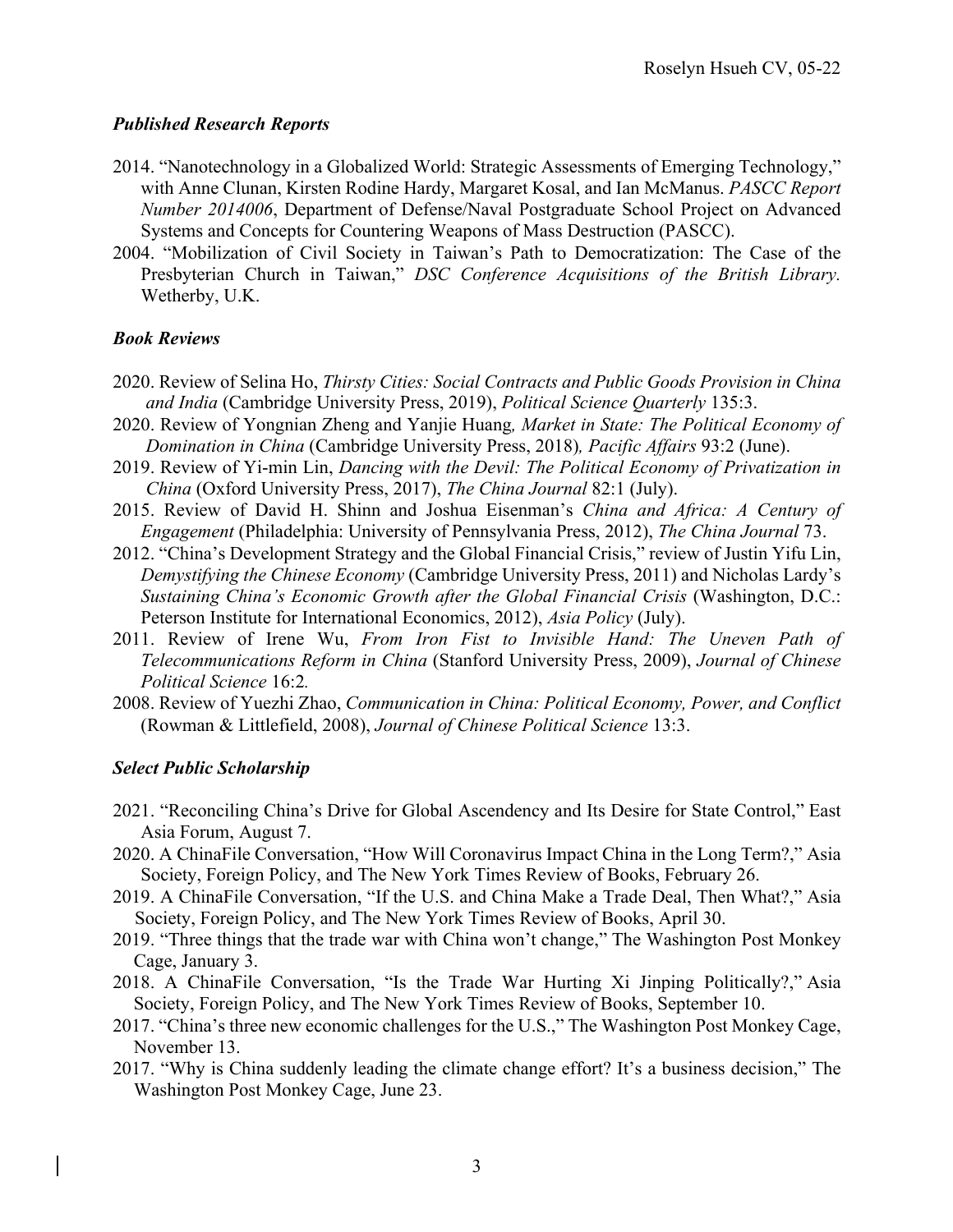- 2017. "What will Trump change about trade relations with China? Here's what you need to know," The Washington Post Monkey Cage, January 10.
- 2016. "A Primer on the Effects of Chinese Style Capitalism," Pacific Council on International Policy," August 30.
- 2016. "Taiwan kicked out its ruling party for getting too close to mainland China. Here's what comes next," The Washington Post The Monkey Cage, February 1.
- 2015. "China manages capitalism for its own gain. This explains how," The Washington Post The Monkey Cage, September 24.
- 2013. "Diverging Globalizations: Lessons from China and India," China Policy Institute Blog (University of Nottingham) and Gateway (Mumbai), May 22.
- 2012. Radio essay, Academic Minute, WAMC NPR and Inside Higher Ed, March 9.
- 2011. "How China Outsmarted the WTO," Penn Program on Regulation RegBlog, December 26.
- 2011. "China's open-door-then-close-door approach to foreign investment," Nieman Watchdog, Nieman Foundation for Journalism, Harvard University, August 25.

### **CURRENT RESEARCH**

- "Comparative Area Studies at the Sectoral Level of Analysis," paper prepared for Oxford University Press edited volume on Comparative Area Studies.
- "OFDI: A Chinese Foreign Policy Tool," with James Frick (Temple University doctoral advisee), paper prepared for submission at a top refereed journal.
- "Neoliberalism, the State, and the Peruvian Textile and Agricultural Sectors," with Felix Puemape (Temple University doctoral advisee).
- *Varieties of Nationalist Movements: The Political Economy of Identities, Their Roots, and Why They Matter*, book manuscript-in-progress.
- *China's Global Reach: Investment, Trade, and Development,* book manuscript-in-progress.

#### **FELLOWSHIPS AND AWARDS**

Fulbright Global Scholar Award, J. William Fulbright Foreign Scholarship Board, 2020-2022 Sabbatical Leave, Temple University, 2012-2013, 2020-2021

College of Liberal Arts Research Award, Temple University, 2019

Asian and Middle Eastern Languages and Studies Research Award, Temple University, 2019

Fellow, Initiative for U.S.-China Dialogue on Global Issues, Georgetown University, 2018-2019

Global Order Visiting Scholar, Perry World House, University of Pennsylvania, 2017-2018

Summer Research Award, Office of the Provost, Temple University, 2010, 2015, 2017, 2019

Visiting Professor, Department of Political Science, National Taiwan University, Summer 2017 Taiwan Fellowship, Ministry of Foreign Affairs, Taiwan, 2017

- Visiting Professor, Graduate School of Finance and Asia Pacific Center, Tecnológico de Monterrey, Mexico, 2014
- Research Award, Project on Advanced Systems and Concepts for Countering WMD, Naval Postgraduate School in Monterey and U.S. Navy and Department of Defense, 2012-2014

Visiting Scholar, Institute of International Studies, U.C. Berkeley, 2013-2014

Faculty Residential Research Fellowship, U.C. Berkeley, 2012-2013

Visiting Scholar, Center for the Study of Law and Society, U.C. Berkeley, 2012-2013

Grant-in-Aid for Research, Office of the Provost, Temple University, 2011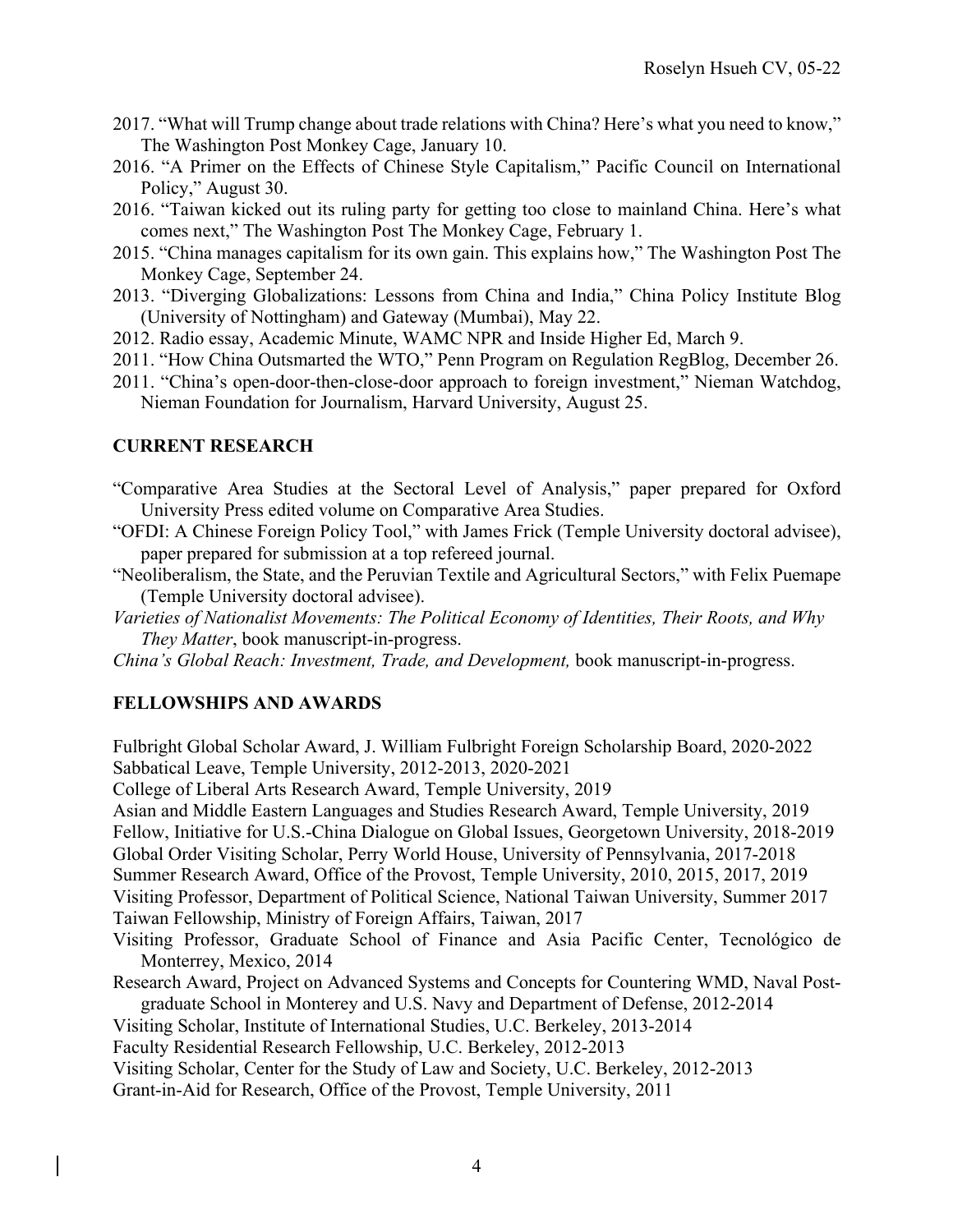Faculty Senate Seed Money Grant, Temple University Research Incentive Fund, 2010 Hayward Alker Post-Doctoral Fellowship, University of Southern California, 2008-2009 David L. Boren Graduate Fellowship, National Security Education Program, 2006-2007 Visiting Scholar, Institute of World Economics and Politics, Chinese Academy of Social Sciences, People's Republic of China, 2005-2006

U.S. Fulbright Scholar to the People's Republic of China, 2005-2006

Pacific Rim Research Program Grant, Office of the President University of California, 2005

Graduate Division Summer Grant, U.C. Berkeley, 2001

National Science Foundation Graduate Fellowship, Honorable Mention, 2001

University Multiyear Graduate Opportunity Fellowship, U.C. Berkeley, 2000-2008

California Alumni Scholarship, U.C. Berkeley, 1995-1999

Elected Senator, Associated Students of the University of California (ASUC), 1996-1997

# **SELECT INVITED ACADEMIC TALKS**

- "Micro-institutional Foundations of Capitalism: Sectoral Pathways to Globalization in China, India, and Russia," invited book talks, 2022.
	- Lee Kuan Yew, School of Public Policy, National University of Singapore, October TBA.

Johns Hopkins School of Advanced International Studies (SAIS), October 20.

German Institute of International and Area Studies, Hamburg, June 16.

- 21<sup>st</sup> Century China Center, School of Global Policy and Strategy, University of California, San Diego, April 21.
- Ash Center for Democratic Governance & Innovation, Harvard Kennedy School; Fairbank Center, Davis Center, and Mittal Institute, Harvard University, April 7.

Asia Institute, Munk School of Global Affairs & Public Policy, University of Toronto, April 1 Lieberthal-Rogel Center for Chinese Studies, University of Michigan, March 29.

- Columbia-Harvard China and the World Program, Columbia University, March 21.
- Department of International Development, London School of Economics, March 23.

China Centre and Oxford School of Global and Area Studies, Oxford University, February 28. Comparative Politics Colloquium, Political Science, U.C. Berkeley, February 24.

- Walter H. Shorenstein Asia-Pacific Research Center, Freeman Spogli Institute and Center for Russian, East European and Eurasian Studies, Global Studies, Stanford, February 23.
- Paul and Marcia Wythes Center on Contemporary China and Chadha Center for Global India, Princeton University, February 14.
- "OFDI: A Chinese Foreign Policy Tool," Monday International Relations Thoughts Series (MIRTH) Colloquium, Department of Political Science, U.C. Berkeley, October 25, 2021.
- "How China Regulates: China's Regulatory State and Global Competition," Marian Miner Cook Athenaeum Lecture, The Athenaeum, Claremont McKenna College, April 29, 2019.
- "Spacesuits and Handlooms: Real and Perceived Pressures in the Market Governance of Textile Development in China and India," Perry World House Lunch Seminar, University of Pennsylvania," April 3, 2019.
- "China's Globalization in Comparative Perspective," Lecture in Global & Regional Analysis, The Lauder Institute, The Wharton School, Thursday, March 14, 2019.
- "Trade Wars, Who Wins, Who Loses," Villanova School of Business and Moran Center for Global Business, Villanova University, Tuesday, November 27, 2018.
- "Spacesuits and Handlooms: Real and Perceived Pressures and Threats in the Market Governance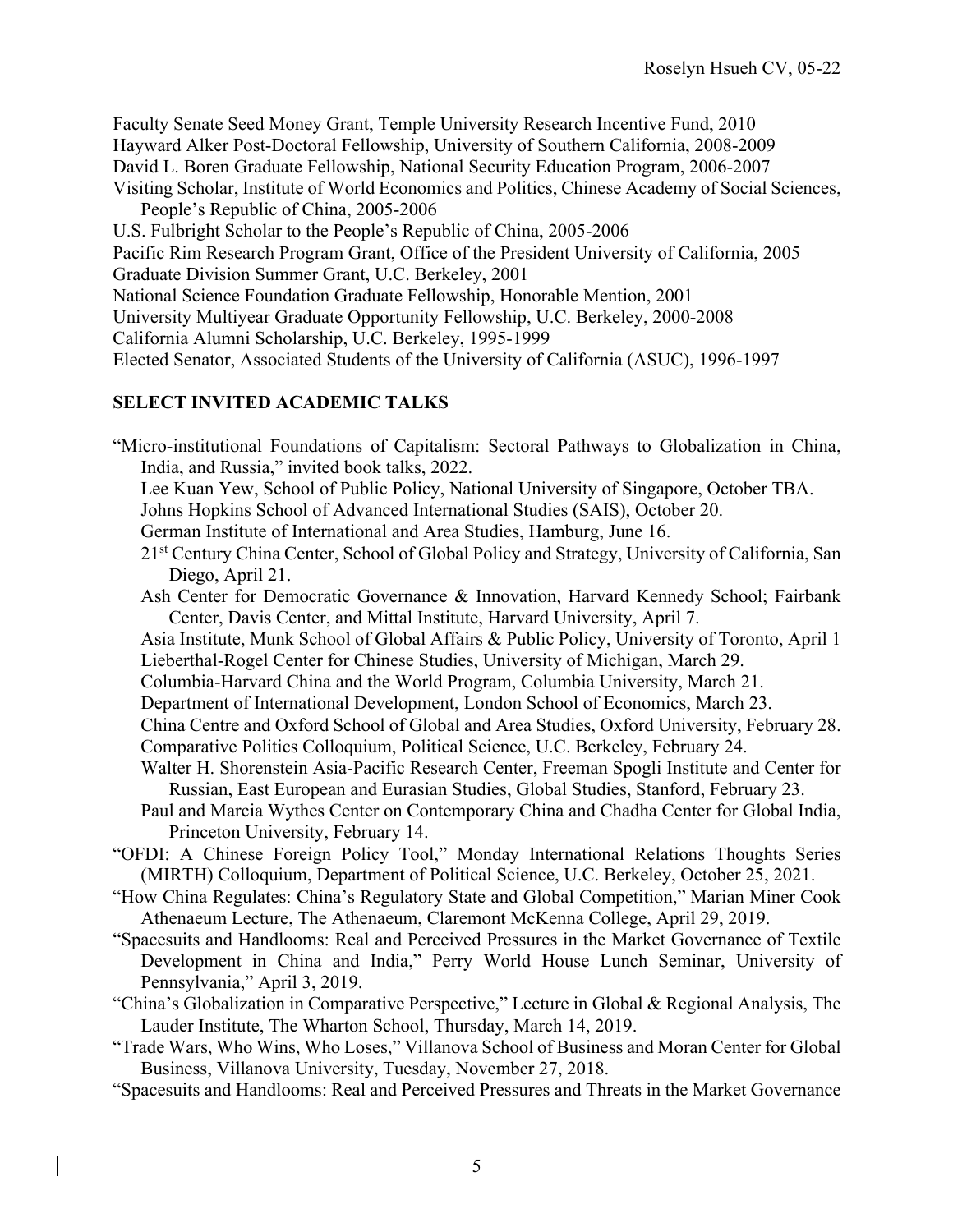of Chinese and Indian Textiles," Lieberthal-Rogel Center for Chinese Studies Research Seminar, University of Michigan, November 9, 2018.

- "Diverging Globalizations: National and Sectoral Pathways to Development in China, India, and Russia," Institute of Political Science, Academia Sinica, Taipei, Taiwan, July 13, 2017.
- "National Sectoral Pathways to Globalization: Market Governance and Development in China, India, and Russia," Political Science, National Taiwan University, May 18, 2017.
- "Diverging Globalizations: National and Sectoral Pathways to Development in China and India," co-sponsored by Center for Contemporary Study of India and the Center for the Contemporary Study of China, University of Pennsylvania, March 17, 2017.
- "National Sectoral Pathways to Globalization: Chinese-style Capitalism in Comparative Perspective," Cornell Contemporary China Initiative Lecture Series, Mario Einaudi Center for International Studies, Cornell University, March 13, 2017.
- "Market Governance as Industrial Policy in China's New Normal," East West Center-Korean Development Institute Annual Conference, East West Center, Hawaii, November 3-4, 2016.
- "The Strategic Value Logic of National and Sectoral Pathways to Globalization," Comparative Politics Workshop, George Washington University, October 7, 2016.
- "Globalization and Market Governance: Different Paths to Development in China and Russia," Department of Political Science, Johns Hopkins University, December 10, 2015.
- "Globalization and Market Governance: Different Paths to Development in China and Russia," Modern Asia Seminar, Harvard University, November 6, 2015.
- "Economies and Identities: The Politics of Taiwan's Globalization in the Age of China," Center for Democracy, Development, and Rule of Law, Stanford University, May 5, 2014.
- "China and Globalization: A Liberalization Two-Step," and "Globalization and the Rise of China," Graduate School of Finance, Tecnológico de Monterrey, Guadalajara, Mexico, March 2014.
- "Prospects for Chinese Economic Policy in the Xi Jinping Era," and "China versus India: Two Paths to Integration into the International Economy," Department of Political Science and Institute of Asian Research, University of British Columbia, November 25 and 26, 2013.
- "Who Wins? China Wires Africa: The Cases of Angola and Nigeria," Institute of East Asian Studies, University of California, Berkeley, February 4, 2013*.*
- "Strategic Value, Domestic Institutions, and Sectoral Structures: The Globalization of Telecommunications in China and India," Comparative Politics Colloquium, Department of Political Science, University of California, Berkeley, December 7, 2012.
- "China's Regulatory State: A New Strategy for Globalization," invited book talks, 2011-2013. School of International Service, American University.

Department of Political Science/Watson Institute of International Affairs, Brown University East Asian Studies Program, Princeton University

Department of Government, University of Texas, Austin

Institute of East Asian Studies, Center for the Study of Law & Society, and Berkeley Center for the Study of Law, Business and the Economy, U.C. Berkeley

School of Advanced International Studies China Studies Program, Johns Hopkins University Penn Program on Regulation and Center for East Asian Studies, University of Pennsylvania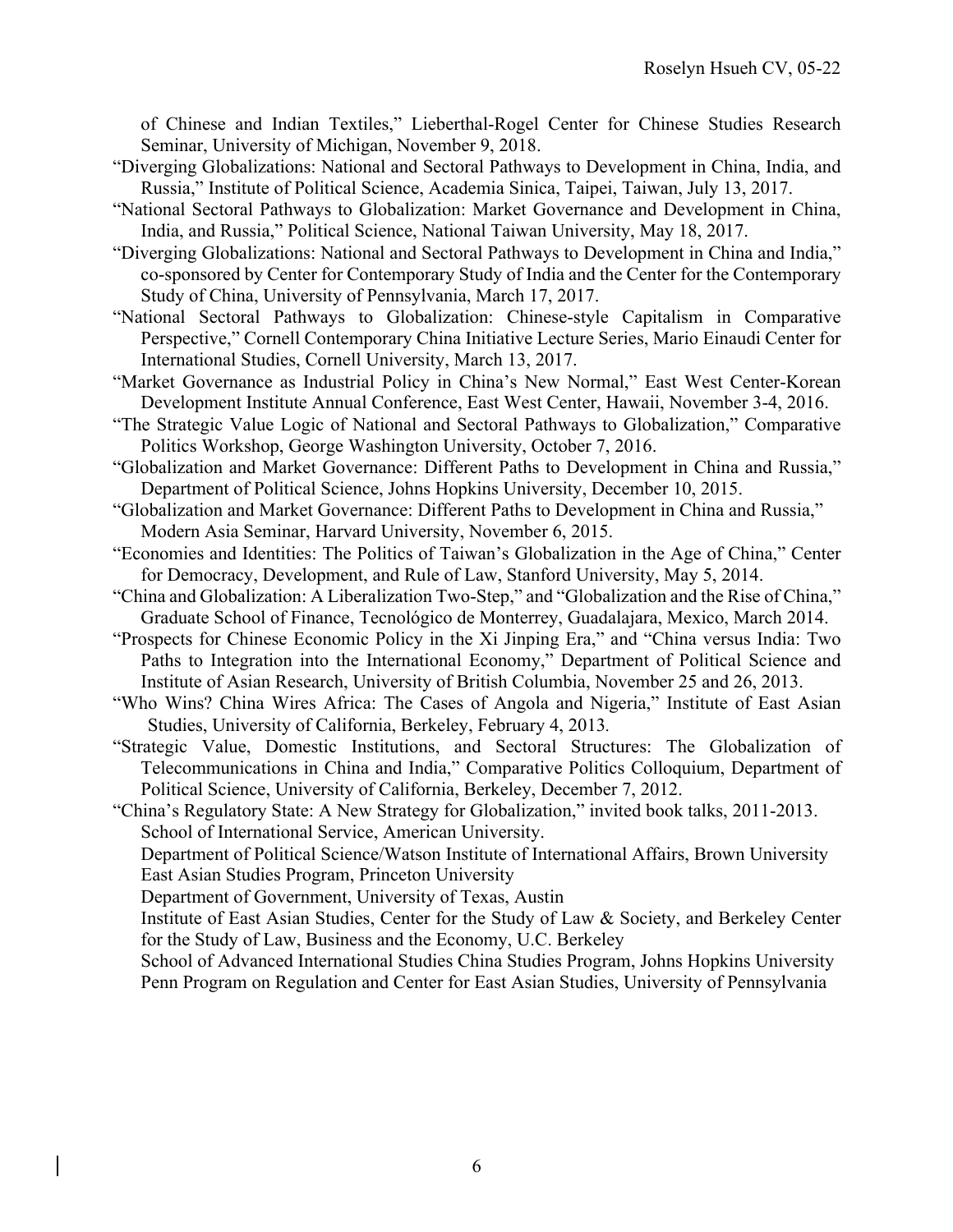#### **SELECT PROFESSIONAL MEETINGS AND INVITED CONFERENCES (FROM 2014)**

- Presenter, "Author Meets Critics: Roselyn Hsueh's "Micro-institutional Foundations of Capitalism," panel roundtable accepted for Annual Meeting of the American Political Science Association, Montreal, September 15-18, 2022.
- Discussant, "Reconnecting Regions, Contexts & Concepts: Comparative Area Studies (CAS) Redux," panel accepted for Annual Meeting of the American Political Science Association, Montreal, September 15-18, 2022.
- Presenter and Participant, virtual and in-person publication workshops for Oxford University Press edited volume on Comparative Area Studies, GIGA German Institute of Global and Area Studies, Hamburg, March 2021-April 2022, *virtual* and in-person.
- Discussant, "Membership Recruitment Strategies in Single-Party Regimes: Evidence from China," Asian Politics Online Seminar Series (APOSS), January 12, 2022, *virtual.*
- Chair and Co-organizer, Chinese Politics Mini-Conference, Annual Meeting of the American Political Science Association, Seattle, September 30-October 3, 2021, *virtual* and in-person.
- Chair, "China and Great Power Competition: New Theories and Empirics," panel, Annual Meeting of the American Political Science Association, Seattle, September 30-October 3, 2021, *virtual.*
- Discussant, "China's Role as a Global Financier: Book Launch for Globalizing Patient Capital: The Political Economy of Chinese Finance in the Americas (Cambridge University Press) by Stephen B. Kaplan," Institute for International Economic Policy, Elliot School of International Affairs, George Washington University, April 30, 2021, *virtual.*
- Chair, "Interests, Institutions, and Policies in Motion: Sectoral Governance, National Models, and India's Growth Path," panel, Annual Convention of the International Studies Association, April 6-9, 2021, *virtual.*
- Presenter, "OFDI: A Chinese Foreign Policy Tool," co-authored paper, Annual Convention of the International Studies Association, April 6-9, 2021, *virtual.*
- Chair, "China's Economic and Political Statecraft: New Developments, New Lessons?," panel, Annual Convention of the International Studies Association, April 6-9, 2021, *virtual.*
- Chair, "Interests, Institutions and Policies in Motion: Sectoral Governance, National Models, and India's Growth Path," panel, International Studies Association, April 6-9, 2021, *virtual.*
- Co-organizer and Presenter, "Fieldwork in Political Science 3: Tracing Trends and Forging the Future," roundtable, Annual Meeting of the American Political Science Association, San Francisco, September 11, 2020, *virtual.*
- Discussant, "Business and Land," Chinese Politics Mini-Conference, Annual Meeting of the American Political Science Association, San Francisco, September 10, 2020, *virtual.*
- Presenter, Author Meet Critics: "Mobilizing for Development: The Modernization of Rural East Asia (Cornell University Press) by Kristen E. Looney," roundtable, Annual Meeting of the American Political Science Association, San Francisco, September 11, 2020.
- Presenter and Participant, "U.S.-China Research Group on the Politics of Innovation in an Interdependent World," conferences, Georgetown University Initiative for U.S.-China Dialogue on Global Issues, School of Foreign Services, Georgetown University, 2018-2019.
- Discussant, "'Bringing Fieldwork Back In' To Political Science," panel, Annual Meeting of the American Political Science Association, Washington, D.C., August 29-September 1, 2019.
- Organizer and Presenter, "Nations or Sectors in the Political Economy of Development of the BRICS," panel, Annual Meeting of the American Political Science Association Boston, MA, August 30-September 2, 2018.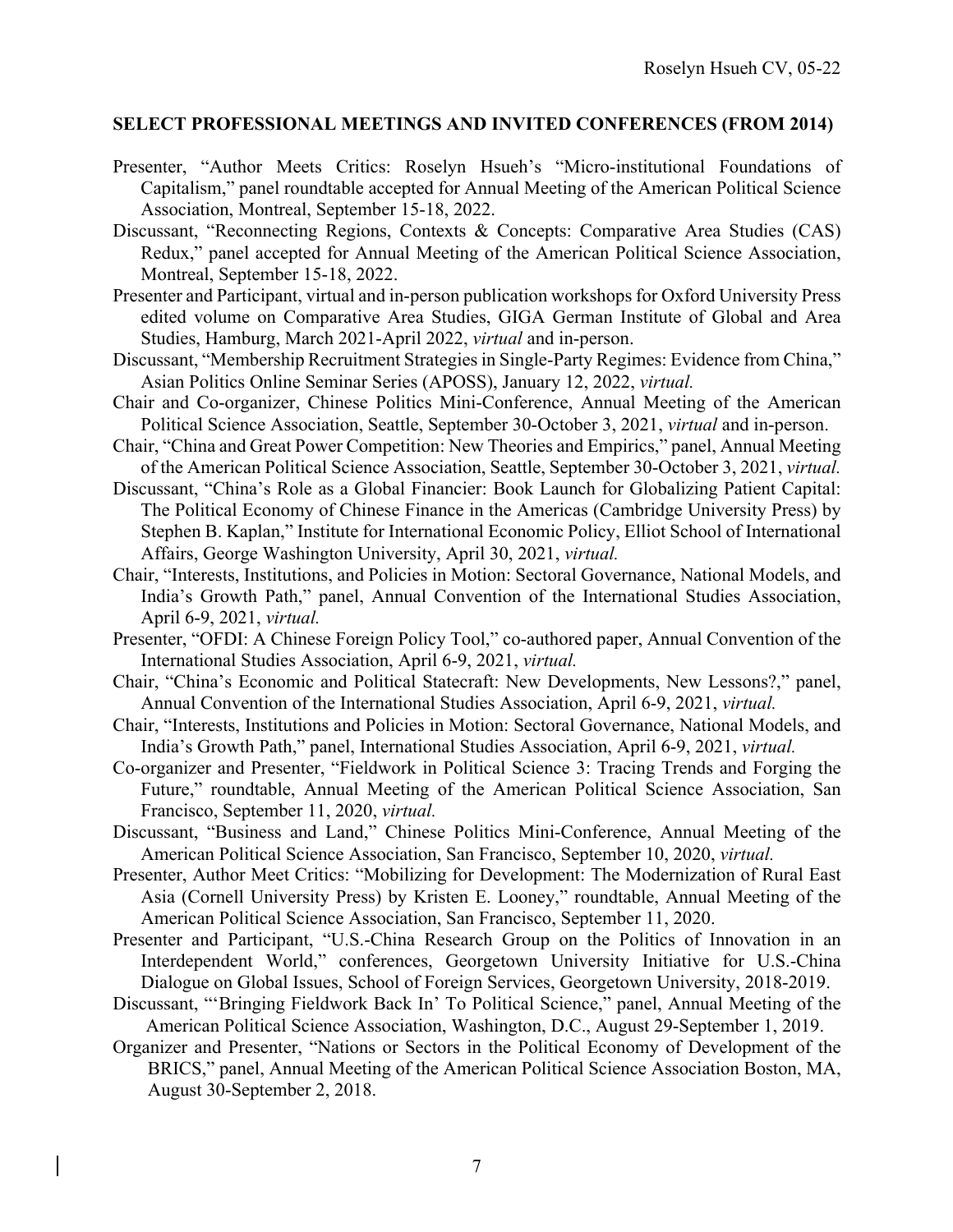- Presenter, "The Politics of Dual Use Technology in Chinese Technical Textiles," School of Public Policy and Management, Tsinghua University, Beijing, December 2, 2018.
- Presenter, "Comparative Area Studies: Why We Need Contextualized Cross Regional Comparison," roundtable, American Political Science Association Annual Meeting, Boston, MA, August 30-September 2, 2018.
- Chair and Discussant, "Regulation and Governance," panel for book conference for Denise Van der Kamp, University of Pennsylvania, May 16, 2018.
- Chair and Discussant, "State-Owned Enterprises in China: Policy Background," panel for book conference for Wendy Leutert, University of Pennsylvania, May 10, 2018.
- Discussant, "Past Successes and Future Challenges in Rural China's Human Capital," by Scott Rozelle et. al., CSCC Annual Conference Journal of Contemporary China Publication Workshop, Center for the Study of Contemporary China, University of Pennsylvania, February 9, 2018.
- Presenter, "Diverging Globalizations: National and Sectoral Pathways to Development in China and India," Annual Meeting of the American Political Science Association, San Francisco, CA, August 31 - September 3, 2017.
- Co-organizer and Presenter, "Comparative Perspectives on China's Regulatory State," roundtable, American Political Science Association, Philadelphia, PA, September 1-4, 2016.
- Organizer and Presenter, "Governing Markets & Politics in Information Communications in China & Russia" panel at the Annual Meeting of the American Political Science Association, Philadelphia, PA, September 1-4, 2016.
- Chair and Discussant, "The Politics of Uneven Development: Subnational Perspectives from China and India," Asian Studies Annual Conference, Seattle, Washington, March 31, 2016.
- Co-organizer and Presenter, "Political Economy in the Rise of China and India," panel, Annual Meeting of the American Political Science Association, San Francisco, September 3-6, 2015.
- Chair and Discussant, "Concluding Thoughts and Comparative Implications," book conference for John Yasuda, University of Pennsylvania, March 18, 2015.
- "Who Defines National Interest in Taiwan's Trade Policy? Industry Associations, Partisan Politics and the Cross-Strait Trade in Services Agreement," Center for Democracy, Development, and Rule of Law, Stanford University, October 18, 2014*.*
- Discussant, "Great Powers, Emerging Technologies, and Regionalism in Eurasia," panel, Annual Meeting of the American Political Science Association, Washington, D.C., August 28-31, 2014.
- Organizer and Presenter, "Understanding Globalization Through the Politics of Sectors," panel, Annual Convention of the International Studies Association, Toronto, March 26-29, 2014.
- "Governing Nanotechnology in a Globalized World: Cross-National Dimensions and Strategic Assessments of a Disruptive Technology," Research Workshop Collaborative Project Naval Postgraduate School/ Northeastern University/Georgia Institute of Technology/Temple University, San Francisco, April 5-6, 2013.
- "Neoliberalism and Global Development: Lessons from Developing Countries and Sectors," Annual Convention of the International Studies Association, San Francisco, April 3-6, 2013.
- "The Relationship Between Economic and Social Control: The Politics of Market Governance in China's Social Policy," Residential Research Fellow Working Group, Institute of East Asian Studies, U.C. Berkeley, Berkeley, CA, October 31, 2012.
- Organizer and Presenter, "Comparative Political Economy of China and India," Annual Meeting of the American Political Science Association, New Orleans, Louisiana, August 2012.
- "Who Wins? China Wires Africa," panel, African Studies Association, Washington, D.C.,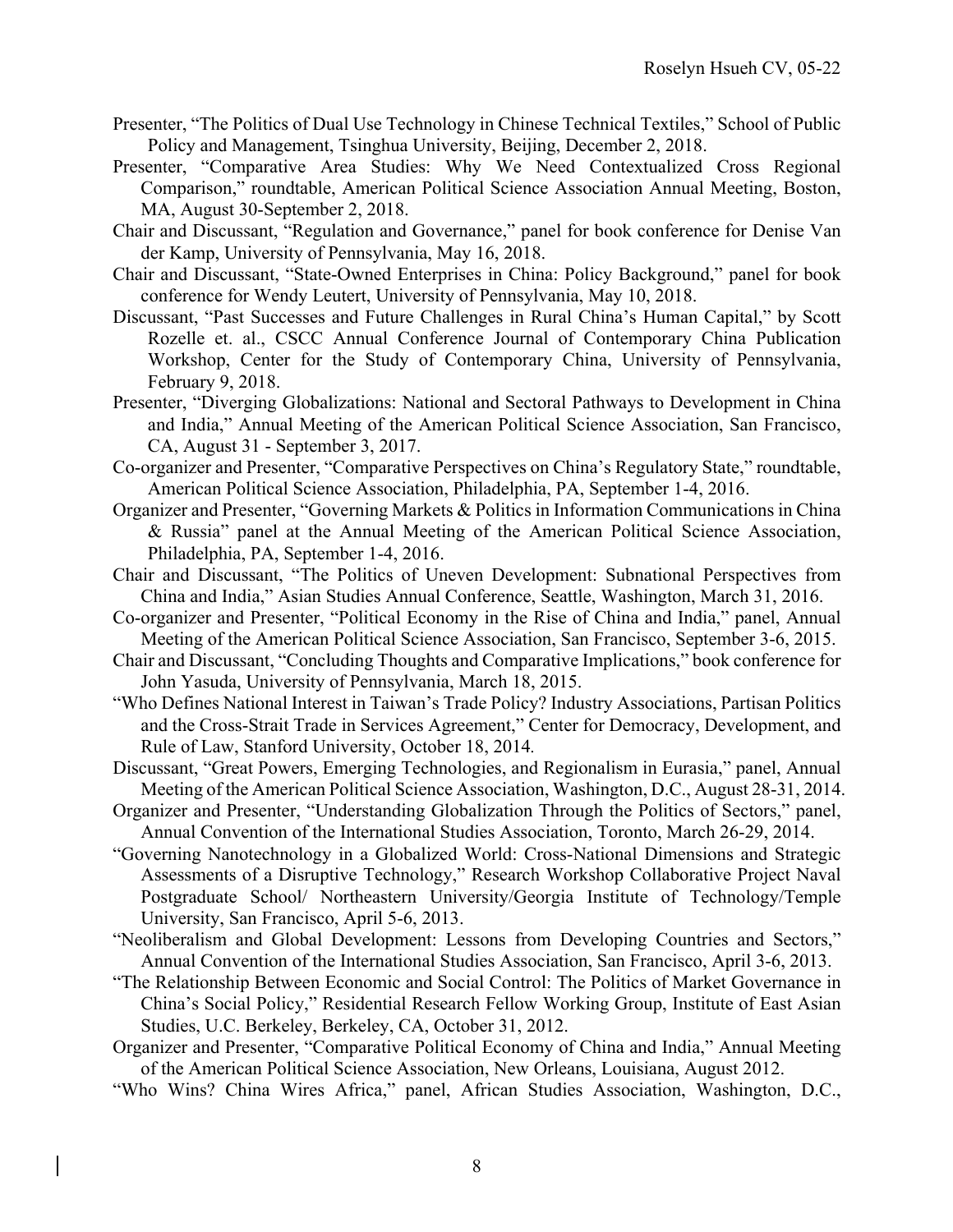November 17, 2011.

- "Understanding Sectoral Reregulation in China's New Regulatory State," Annual Meeting of the Law and Society Association, San Francisco, June 2, 2011.
- "Foreign Capital Liberalization and Development: Lessons from Nations and Sectors," Annual Convention of the International Studies Association, Montreal, Quebec, March 18, 2011.
- "China's New Regulatory State: The Government's Bifurcated Strategy Toward Foreign Investment," Workshop on Poverty, Development and Globalization, Initiative for Policy Dialogue, Columbia University, and Brooks World Poverty Institute, June 15-July 4, 2008.

### **PROFESSIONAL MEETINGS AND INVITED CONFERENCES (2007-PRESENT)**

Chair (C), Organizer (O), Discussant (D), Presentation (P)

- 2022 American Political Science Association (D, P), Asian Politics Online Seminar Series (D), German Institute of Global and Area Studies (D, P)
- 2021 American Political Science Association (C, O), Elliot School of International Affairs (D), German Institute of Global and Area Studies (P), International Studies Association (C, P)
- 2020 American Political Science Association (C, O, D, P)
- 2019 American Political Science Association (D, P), Georgetown University (P)
- 2018 American Political Science Association (O, P), Georgetown University (P), Stanford University (P), Tsinghua University (P), University of Pennsylvania (C, D)
- 2017 American Political Science Association (P), Illinois State University (D), International Studies Association (P)
- 2016 American Political Science Association (O, D, P), Association of Asian Studies (C, D), Society for the Advancement of Socio-Economics (P)
- 2015 American Political Science Association (O, P), University of Pennsylvania (C, D)
- 2014 American Political Science Association (D), International Studies Association (O, P)
- 2013 American Political Science Association (O, P), International Studies Association (D, P), University of California, Berkeley (O, D, P)
- 2012 American Political Science Association (O, P), University of California, Berkeley (D, P), International Studies Association (O, P)
- 2011 African Studies Association (P), American Political Science Association (P), International Studies Association (C, D, P), Law and Society Association (P)
- 2010 Association of Asian Studies (C, O, P), Society for the Advancement of Socio-Economics (P), International Studies Association (D)
- 2009 American Political Science Association (P), International Studies Association (P), University of Southern California (O, P)
- 2008 American Political Science Association (O, P), International Studies Association (P), University of Southern California (D), Columbia/Manchester University (P)
- 2007 American Political Science Association (O, P)

# **TEACHING AND RELATED SERVICE**

#### *Affiliated Appointments and Programs*

Co-Director, Certificate in Political Economy, College of Liberal Arts, 2017-.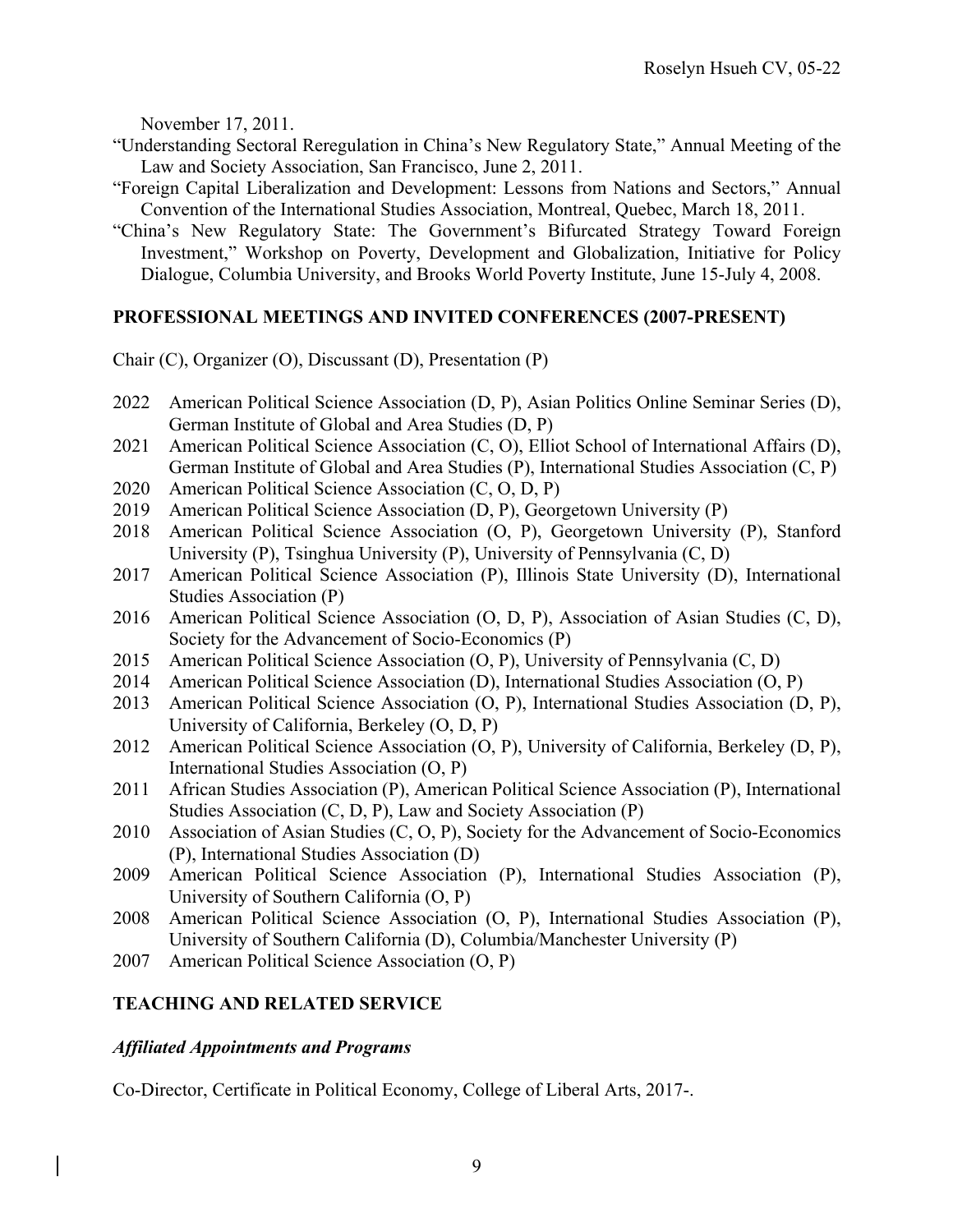Affiliated Faculty, Asian Studies Advisory Council, Asian Studies Program, Temple University Affiliated Faculty, Global Studies Program, Temple University Coordinator, Development and Globalization, University General Education, 2018-.

### *Undergraduate Lectures, Seminars, and Capstones*

*Development and Globalization*; *State, Markets, & International Economy: Globalization Today*; *Political Economy of Identity in the Global Era*; *Evidence and Knowledge*; *Comparative Politics of Developing Nations*; *China: Politics and Economy*; *The State and Globalization Reexamined: China, Global Power or Political Decay?; Political Economic Pathways to Globalization: China, India, and Russia*

### *Ph.D. Seminars*

*Political Economy of Development; Political Economy of Identity in the Global Era; Comparative Politics: Developing Countries; The State and the Market: China in a Globalized World*

# **SERVICE**

### *Service to the Profession*

Chair and Co-organizer, APSA Chinese Politics Mini-Conference, American Political Science Association, 2020-2021.

Review Panel, National Science Foundation, 2019, 2020.

External Review, Bowdoin College, February, 2020.

National Screening Committee, Fulbright U.S. Student Program, 2018-2021.

- Comparative Politics Focus Group, Centennial Center Teaching & Learning Symposium, American Political Science Association, 2018-2019.
- Faculty Advisor, Pi Sigma Alpha National Political Science Honors Society Delta Rho Chapter (Temple University), American Political Science Association, 2015-2017.
- Jervis-Schroeder Book Award Committee, International History and Politics Section, American Political Science Association, 2014-2015.

#### *Book Manuscript Reviewer*

Cambridge University Press; Cornell University Press; Oxford University Press; SUNY Press

#### *Journal Referee*

*America Journal of Political Science; American Political Science Review; Asia Policy; Business and Politics; China Information; The China Journal; The China Quarterly; Comparative Political Studies; Comparative Politics; Governance; Issues & Studies; Journal of Development Studies; Pacific Affairs; Journal of Politics; Perspectives on Politics; Political Science Quarterly; Problems of Post-Communism*; *Public Administration; Regulation & Governance; Review of Policy Research; Socio-Economic Review; World Politics*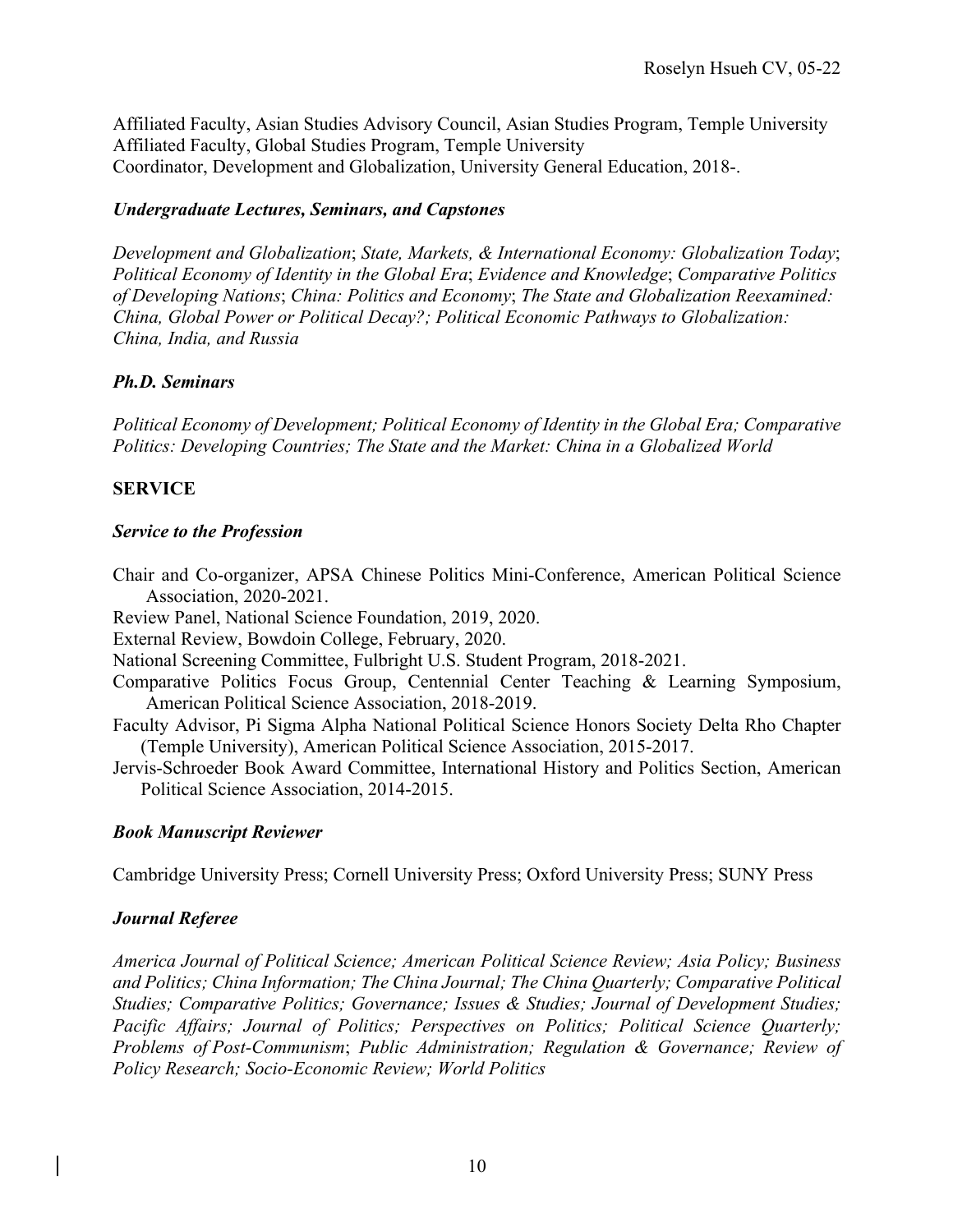# *Service to College of Liberal Arts and University, Temple University*

Elected Senator, Faculty Senate, 2016-2019, 2019-2022.

Coordinator, Development and Globalization University General Education, 2018-.

Member, Merit Committee, College of Liberal Arts, 2018-2020.

Member, Executive Committee, College of Liberal Arts, 2016-2017.

Faculty Participant, Student Athlete Recruitment, Nancy & Donald Resnick Academic Support Center for Student-Athletes, 2015-.

Member, Provost Task Force on South University of Science and Technology of China Temple University International College (SUSTC TUIC) Undergraduate Program, 2015.

Reviewer, Scholarship Committees (including Fulbright and Boren), 2010-.

# *Service to the Department of Political Science, Temple University*

Chair, Comparative Politics Search Committee, 2019-2020.

Chair, Comparative Politics Subfield and Comparative Politics Day Organizer, 2015; 2017-2019. Coordinator/Member, Comparative Politics Qualifying Exam Committee, 2010-2012; 2015-2020. Convener/Organizer, Comparative Politics Colloquium, 2011-2012, 2015-2018.

Faculty Advisor, Temple Delta Rho Chapter, Pi Sigma Alpha Honor Society, 2015-2017.

Member, Comparative Politics Search Committee, 2011-2012, 2016-2017, 2019-2020.

Member, Merit Committee, 2015-2016; 2017-2018; 2018-2019.

Member, Ad Hoc Committee on Methods Training, 2018.

Member, Tenure and Promotion Subcommittee, 2017-.

Member, Strategic Planning Committee, 2017.

Member, Undergraduate Studies Committee and Undergraduate Assessment Reports, 2010-2012. Graduate Professionalization Workshops, Political Science Graduate Student Association, 2009-.

# *Select Service & Presentations to Governments, Think Tanks, and International Organizations*

Keynote, "Impact of U.S.-China Trade War on Taiwan and U.S.-Taiwan Relations," National Bureau of Asian Research (NBR), Washington D.C., October 2, 2019.

Expert Consultant, U.S.-China Economic and Security Review Commission, U.S. Congress, 2016-.

Presenter and Participant, "Market Governance as Industrial Policy in China's New Normal," East-West Center-Korean Development Institute Collaborative Project/Conference, East West Center, November 3-4, 2016.

- "Getting a Grip on China's Economy," Pacific Council on International Policy, Los Angeles, CA, August 31, 2016.
- Expert Witness, China's Shifting Economic Realities and Implications for the United States, U.S.- China Economic and Security Review Commission, U.S. Congress, February 24, 2016.
- Presenter and Participant, "State and Market in China: Toward the 13th Five-Year Plan," Center for Strategic International Studies, Washington, D.C., November 23, 2015.
- Keynote, "Globalization and the Rise of China: China's Basic Economic Strategy and Geopolitical Implications," and "World Affairs Council and Knowledge@Wharton, Philadelphia, PA, July 20, 2015 and Worcester, MA, November 6, 2015.
- Expert Witness, China's State-Owned and State-Controlled Enterprises, U.S.-China Economic and Security Review Commission, U.S. Congress, February 15, 2012.